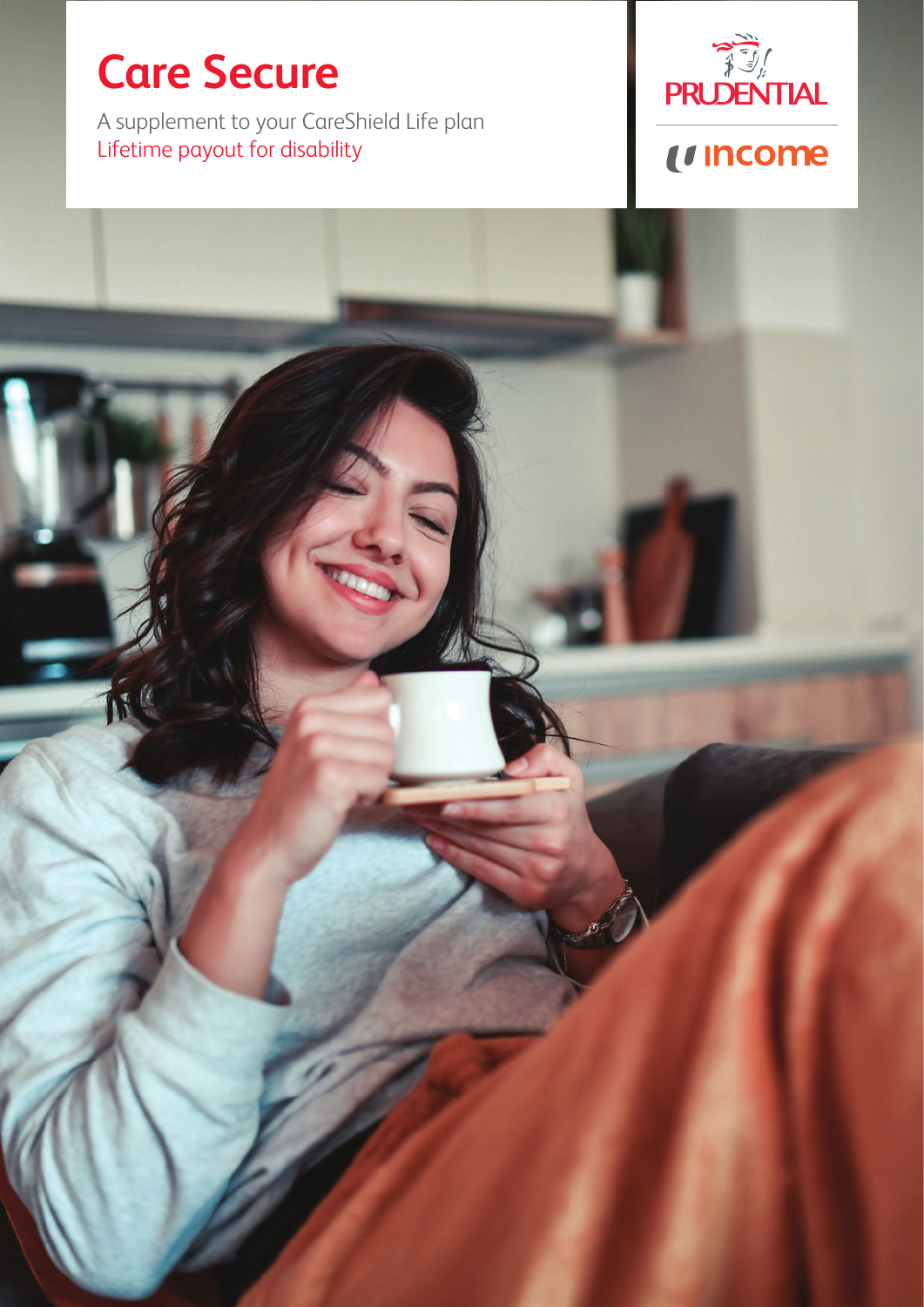## **Did you know?**



making it the longest in the world<sup>1</sup>. As you age, the risk of becoming disabled may also increase.



# aged 65 could become severely disabled in their lifetime,

and may need long-term care. It is further estimated around 3 in 10 could remain in severe disability for 10 years or more<sup>2</sup>.



The old-age dependency ratio (the number of elderly people at an age when they are generally economically inactive compared to the number of working people) has been The old-age de

# increasing year-on-year from 2017 to 2019<sup>3</sup>.<br>Over time, this potentially indicates more financial stress and

greater dependency on the working population and your loved ones.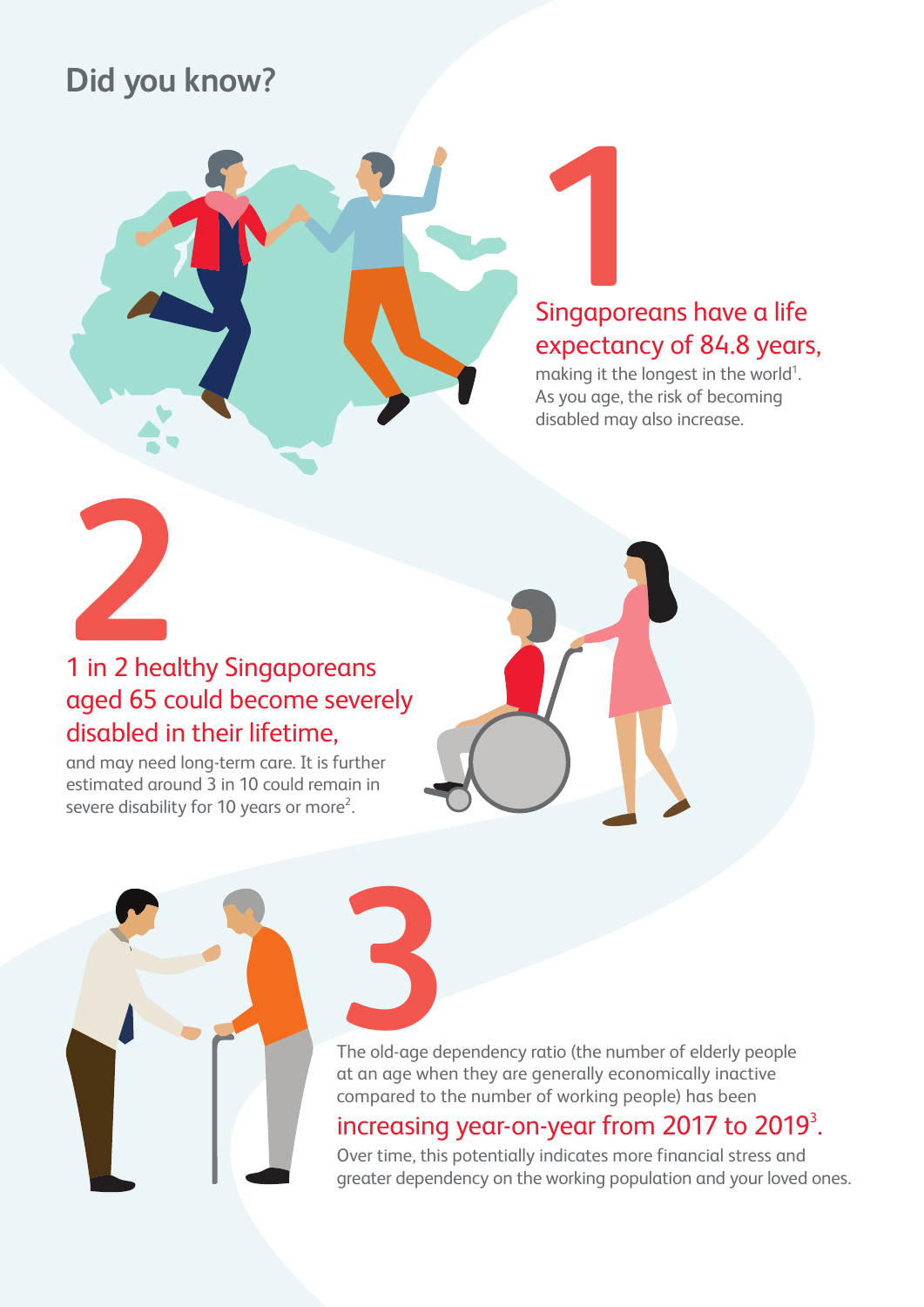Designed to strengthen your CareShield Life coverage, Care Secure helps you to achieve greater health security with lifetime coverage and comprehensive benefits. It takes better care of your long-term healthcare needs by supplementing your monthly disability benefits<sup>4</sup> for life.

### Lifetime monthly disability benefit

Receive better care with Care Secure which provides you with a lifetime monthly payout if you are disabled<sup>5</sup>. This benefit payout<sup>6</sup> under Care Secure depends on your disability status<sup>5</sup> and the monthly disability benefit level<sup>4</sup> chosen by you. If you are unable to perform at least two of the Activities of Daily Living (ADLs), this benefit will be activated.

Furthermore, enjoy peace of mind knowing that your future premium payment for this policy will be waived<sup>7</sup> in the event of disability<sup>5</sup>.

## Activities of Daily Living



### Washing

The ability to wash in the bath or shower (including getting into and out of the bath or shower) or wash by other means.



### **Dressing**

The ability to put on, take off, secure and unfasten all garments and, as appropriate, any braces, artificial limbs or other surgical or medical appliances.



### Feeding

The ability to feed oneself food after it has been prepared and made available.



### **Toileting**

The ability to use the lavatory or manage bowel and bladder function through the use of protective undergarments or surgical appliances if appropriate.



### Walking or moving around

The ability to move indoors from room to room on level surfaces.



### **Transferring**

The ability to move from a bed to an upright chair or wheelchair, and vice versa.

**Moderate to disability** refers to the inability to perform **two** out of the 6 ADLs above. **Severe disability** refers to the inability to perform **three or more** out of the 6 ADLs above.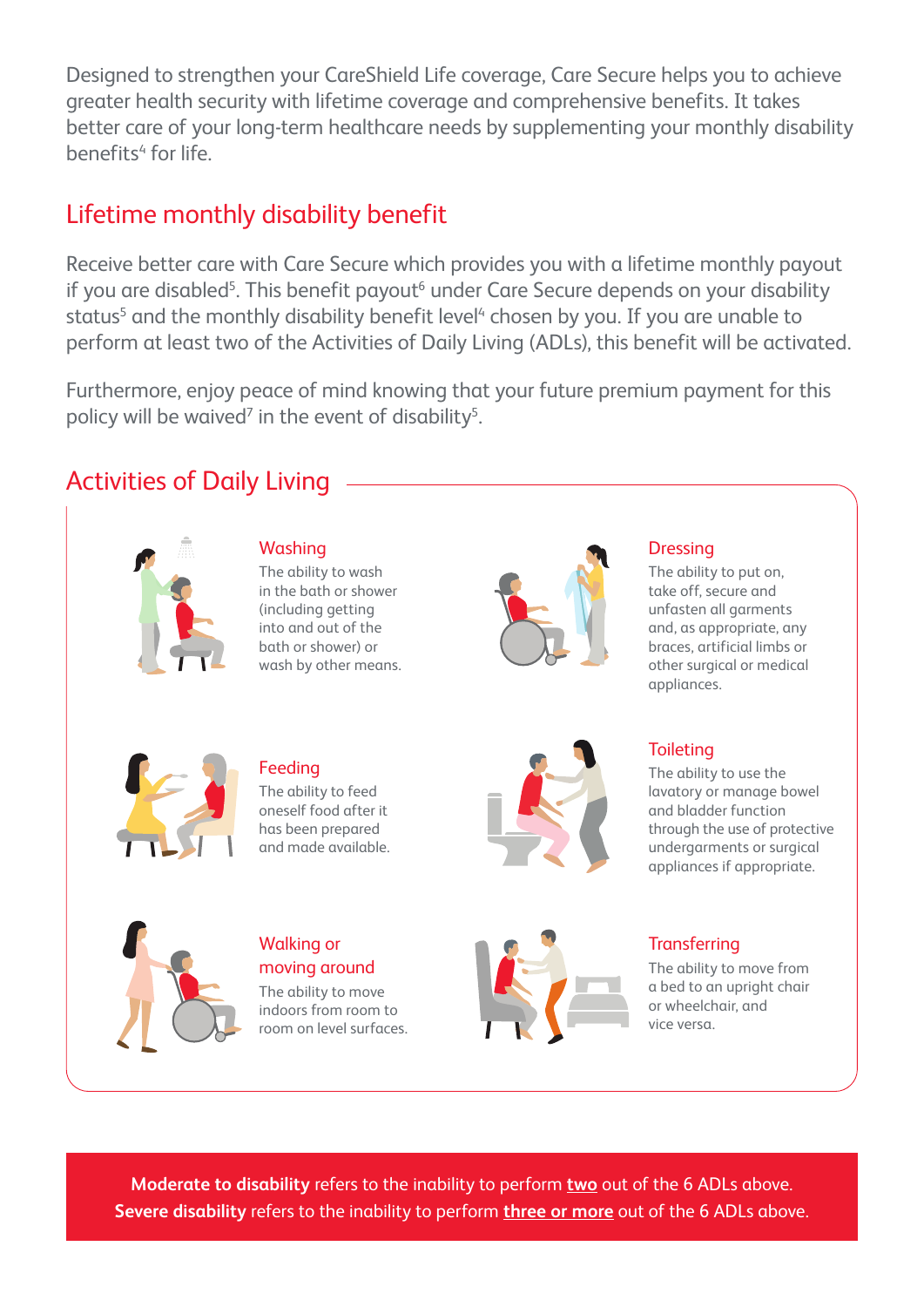## **Key Benefits**

## Support benefit to help you on your recovery journey

Receive a support benefit<sup>8</sup> of up to  $600\%$  of the disability benefit.

## Dependant benefit to aid your loved ones

If you become disabled<sup>5</sup> and have at least one dependant<sup>9</sup>, you will receive 25% of the disability benefit as dependant benefit<sup>10</sup> every month for up to 36 months in your lifetime. You can now rest easy knowing that your dependants<sup>9</sup> will still be well taken care of.



## Death benefit

Care Secure will pay 300% of the disability benefit in the event of your death and on the condition that you were already receiving the disability benefit. The policy terminates thereafter.



### Pay premiums using your MediSave account

Enjoy the flexibility to use up to \$600 from your MediSave account (per insured per calendar year) to pay for your Care Secure premiums.



## **Eligibility**

Care Secure is open to Singapore Citizens and Permanent Residents, aged 30 to 64 years old (last birthday), with an existing CareShield Life plan.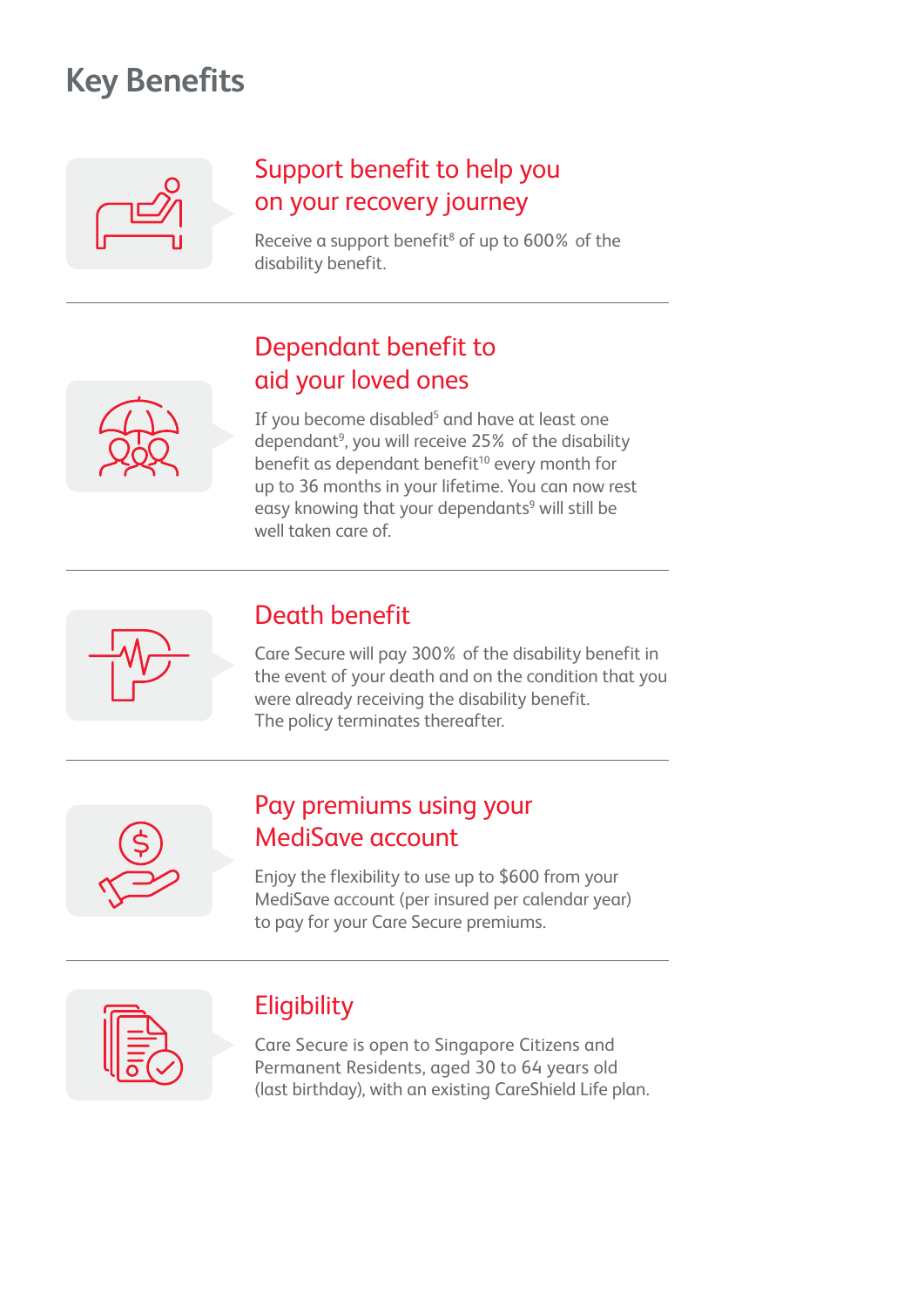## **How Care Secure provides greater coverage for your long-term care needs**

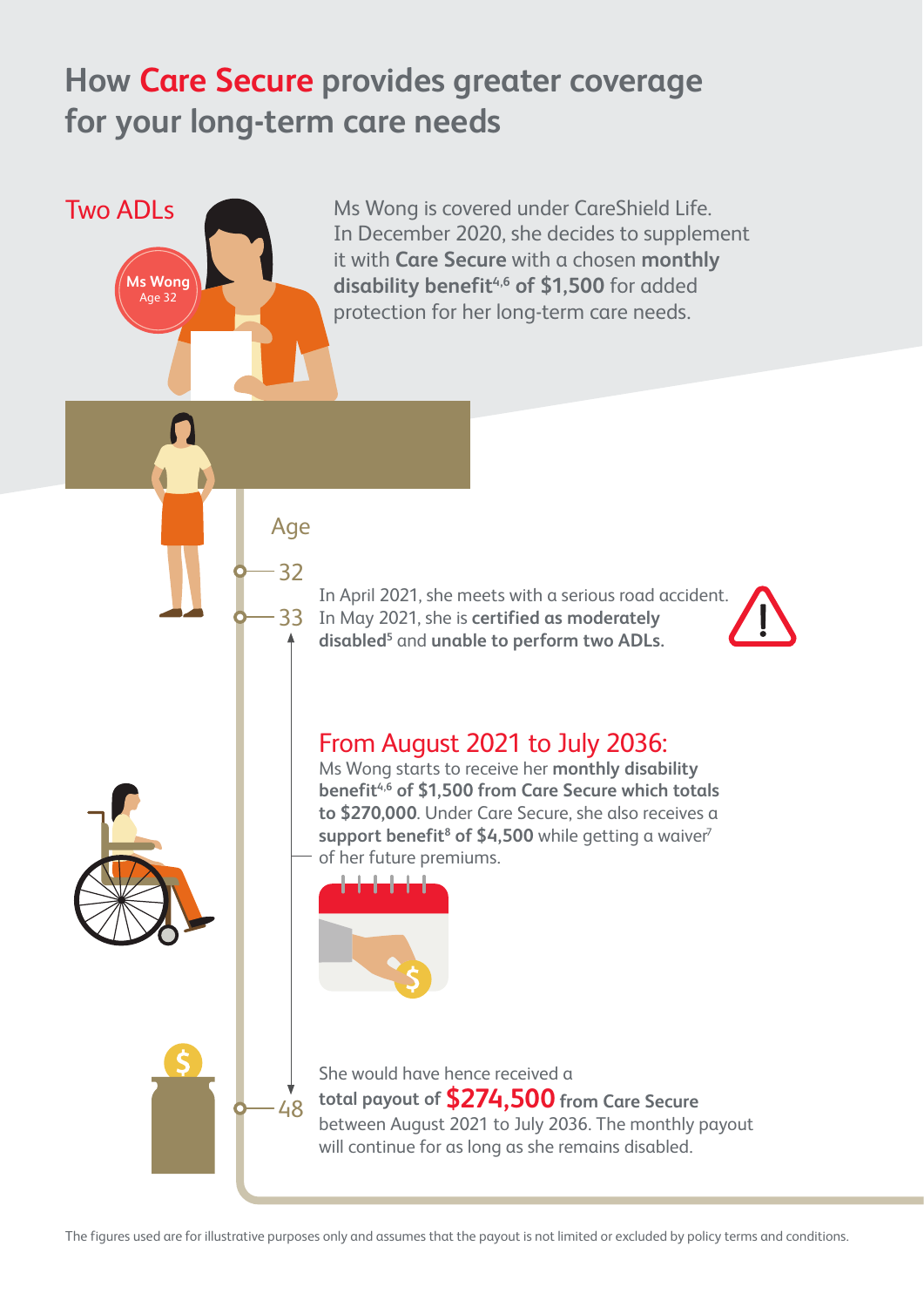Mr Sim with two young children, gets covered under CareShield Life in December 2020 for financial protection against long-term care costs. He decides to supplement it with **Care Secure** with a chosen monthly disability benefit<sup>4,6</sup> of \$1,800 for added **Mr Sim protection for his long-term care needs.** 

From December 2024 to November 2027:

Three or

more ADLs

**Under Care Secure,** he receives a **support benefit**<sup>8</sup> **of \$10,800** and a **dependant benefit10 of \$16,200 which totals to \$27,000.**

Age

40

44

 $-47$ 

54

In June 2024, he suffers from a stroke. In September 2024, he is **certified as severely** disabled<sup>5</sup> and **unable to perform 3 ADLs.** 

### From December 2024 to November 2034:

Mr Sim gets his future premiums for Care Secure waived<sup>7</sup> and starts to receive his **monthly disability benefit**<sup>4,6</sup> of \$1,800<sup>11</sup> from CareShield Life and **Care Secure,** which **totals to \$216,000.**



Mr Sim would have received a **total payout of \$243,000 from both CareShield Life and Care Secure.** By December 2034, Mr Sim passes away and his loved ones would receive a death benefit of \$5,400 upon his death under Care Secure.

The figures used are for illustrative purposes only and assumes that the payout is not limited or excluded by policy terms and conditions.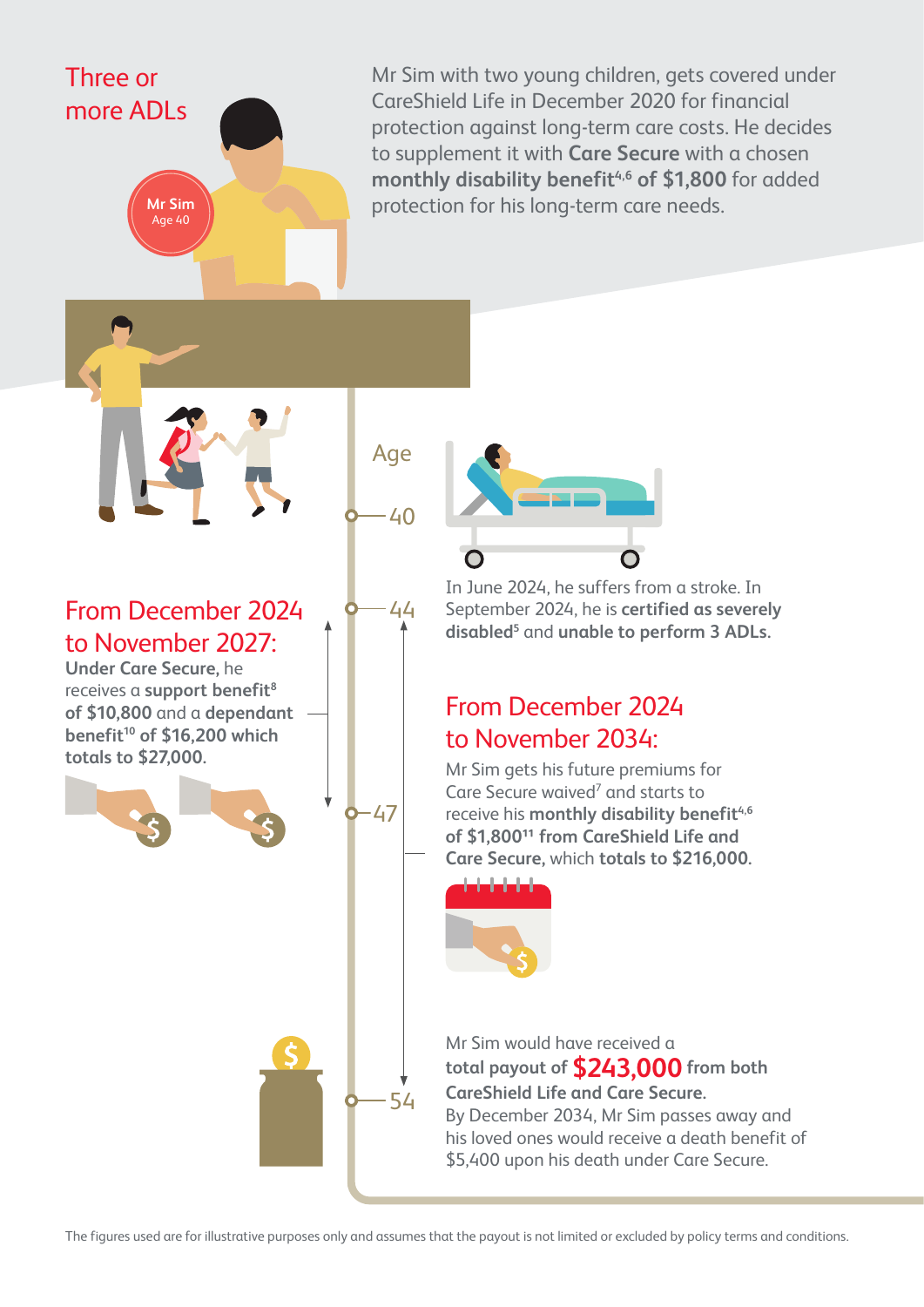For more information, speak to your Prudential Financial Consultant.

#### **Important Notes:**

- 1 The Burden of Disease in Singapore, 1990 2017, www.moh.gov.sg/resources-statistics/singapore-burden-of-disease-report-2017
- 2 Ministry of Health, Why do you need to plan for your future long-term care needs?, www.moh.gov.sg/careshieldlife/long-term-care-financing
- 3 Ministry of Health, Population and Vital Statistics, www.moh.gov.sg/resources-statistics/singapore-health-facts/population-and-vital-statistics
- 4 You can purchase Care Secure at monthly benefit levels from \$1,200 to \$5,000 in multiples of \$100.
- 5 Moderate disability or moderately disabled means your inability to perform two ADLs, which means requiring significant assistance from another person throughout the entire activity.

Severe disability or severely disabled means your inability to perform at least three ADLs, which means requiring significant assistance from another person throughout the entire activity.

6 During the waiting period, we do not pay any claim except claims resulting from an accident. If you become disabled during the waiting period (other than due to an accident), your policy will end and you will receive a full refund of your premium.

In order to claim under Care Secure, a certification by an approved assessor under the Relevant Act that you are suffering from disability must be sent to us. Relevant Act means the Central Provident Fund Act (Chapter 36) or CareShield Life and Long-Term Care Act 2019, and subsidiary legislations as amended, extended or re-enacted from time to time.

If you become and continue to be disabled, we will pay a monthly disability benefit for life. If you become moderately disabled, we will pay 100% of the disability benefit. If you become severely disabled, we will pay 100% of the disability benefit, less the CareShield Life benefit that applies to you. If you are receiving CareShield Life benefit, we will automatically consider you to be severely disabled.

We will pay the first benefit payment immediately after the deferment period. Deferment period means the 90-day period from the claim date (inclusive). We treat the claim date as the date on which the claim form for your policy is certified by an approved assessor under the Relevant Act.

If you have recovered from a disability but become disabled again from the same cause within 180 days, we will not enforce the deferment period for the new claim. If you suffer disability arising from the same cause after the 180-day period, or suffer a disability arising from a different cause, the deferment period of 90 days applies for the new claim.

The CareShield Life payout (if any) will be administered by the Singapore Government.

- 7 If, on the date when the premium is due, you are disabled and eligible to receive benefit payments under your policy, you do not have to pay the premium. You will have to start paying premiums again after you are no longer disabled and benefit payments have ended.
- 8 If you become and continue to be disabled, we will pay the support benefit. If you become moderately disabled, we will pay 300% of the disability benefit. If you become severely disabled, we will pay 600% of the disability benefit. If you are receiving CareShield Life benefit, we will automatically consider you to be severely disabled. The maximum support benefit we will pay is 600% of the disability benefit.

If you become moderately disabled and then recover, you can only make another claim for the remaining amount of support benefit if you later become severely disabled. To avoid doubt, if you recover from moderate disability, and become moderately disabled again, we will not pay this benefit.

We will pay the support benefit immediately after the deferment period.